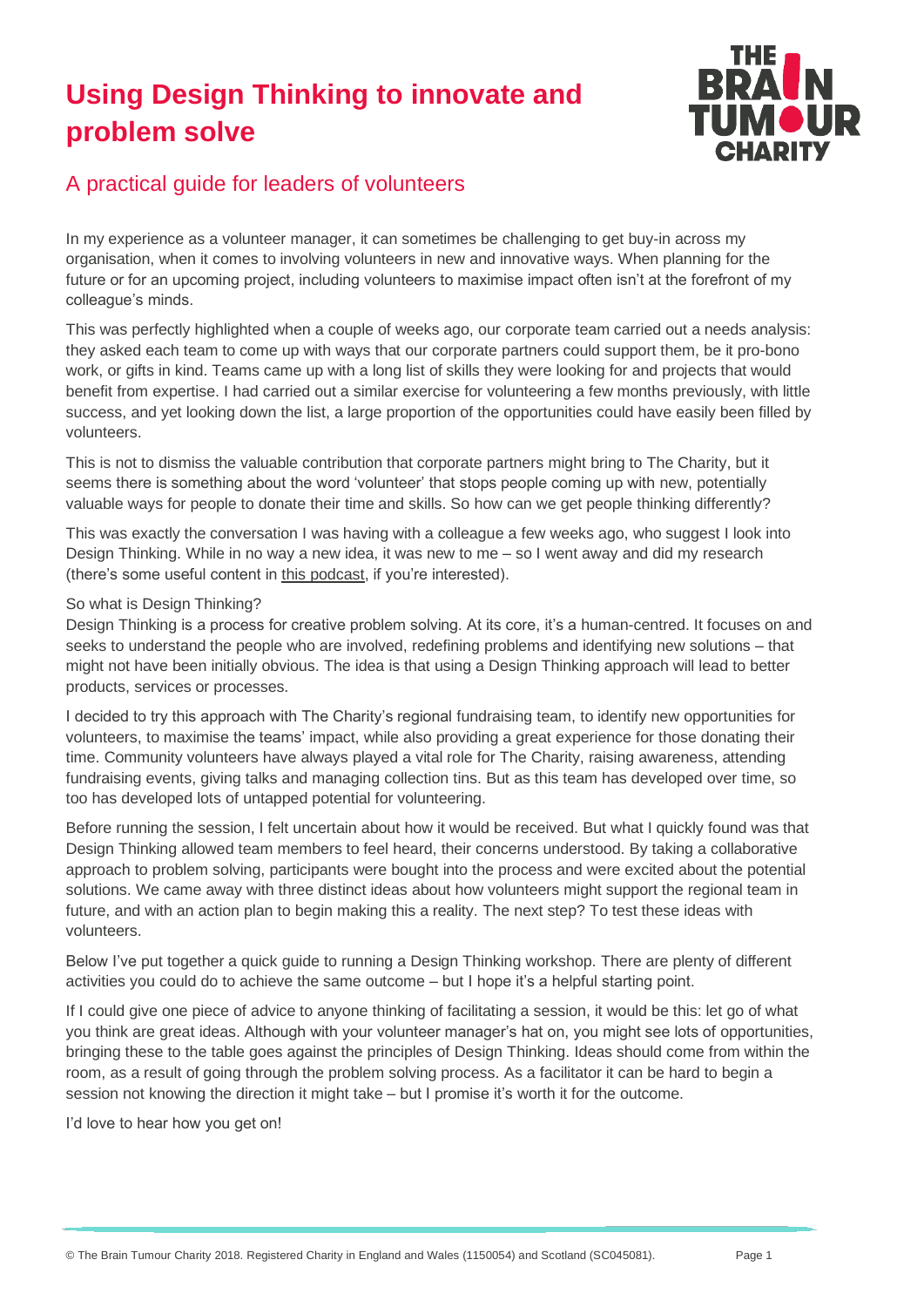# **Running a mini Design Thinking workshop: a how-to guide**

A quick note of reassurance. This session was put together with leaders of volunteers in mind. While in an ideal world you might have a day to run a workshop like this, in reality, getting all the people you need in one room for several hours can be challenging enough, never mind the other 45 things on your to-do list. I'd suggest giving yourself three hours if you can.

If you've got more time, perhaps take a deeper dive, journey mapping and testing your ideas.

#### 1. Set the tone

Start the session by making it clear that the room is a safe space, without judgement, for people to say what they think. Encourage honesty and for people to share their opinions openly. If participants are open about their concerns and worries, it make it easier to come up with solutions.

### 2. Break the ice

Start the session with a quick constellation exercise. Standing in the middle of the room, read aloud some statements relevant to the problem you'll be working on (i.e. 'my experience supporting community volunteers has been extremely positive' or 'I am open to the idea of changing how we think about community volunteers'). Ask people to position themselves according to how they feel, standing close to you if they agree, and far away if they disagree.

Next, stand beside a few people and ask them why they have positioned themselves where they have. Standing next to people is important here – you're meeting them where they are at. This will help you to gather the feeling in the room and might generate useful discussion.

### 3. Understand your users

The next part of the session is about empathy - getting into the mind-set of the users in your scenario. This could be staff members, volunteers or the organisation as a whole. To do this, you can use what's known as the 'third entity triangle'.

#### Third entity triangle activity

From your group, select a couple of people to participate in this activity. Ask both individuals to move from point to point around an invisible triangle on the floor. When standing at the first two points of the triangle, ask your participants to embody specific users. They will speak and act as if they are that person. Ask a series of prompt questions at each point, to understand how they think, what they feel. Then ask them to physically shake off that persona, before moving onto the next.

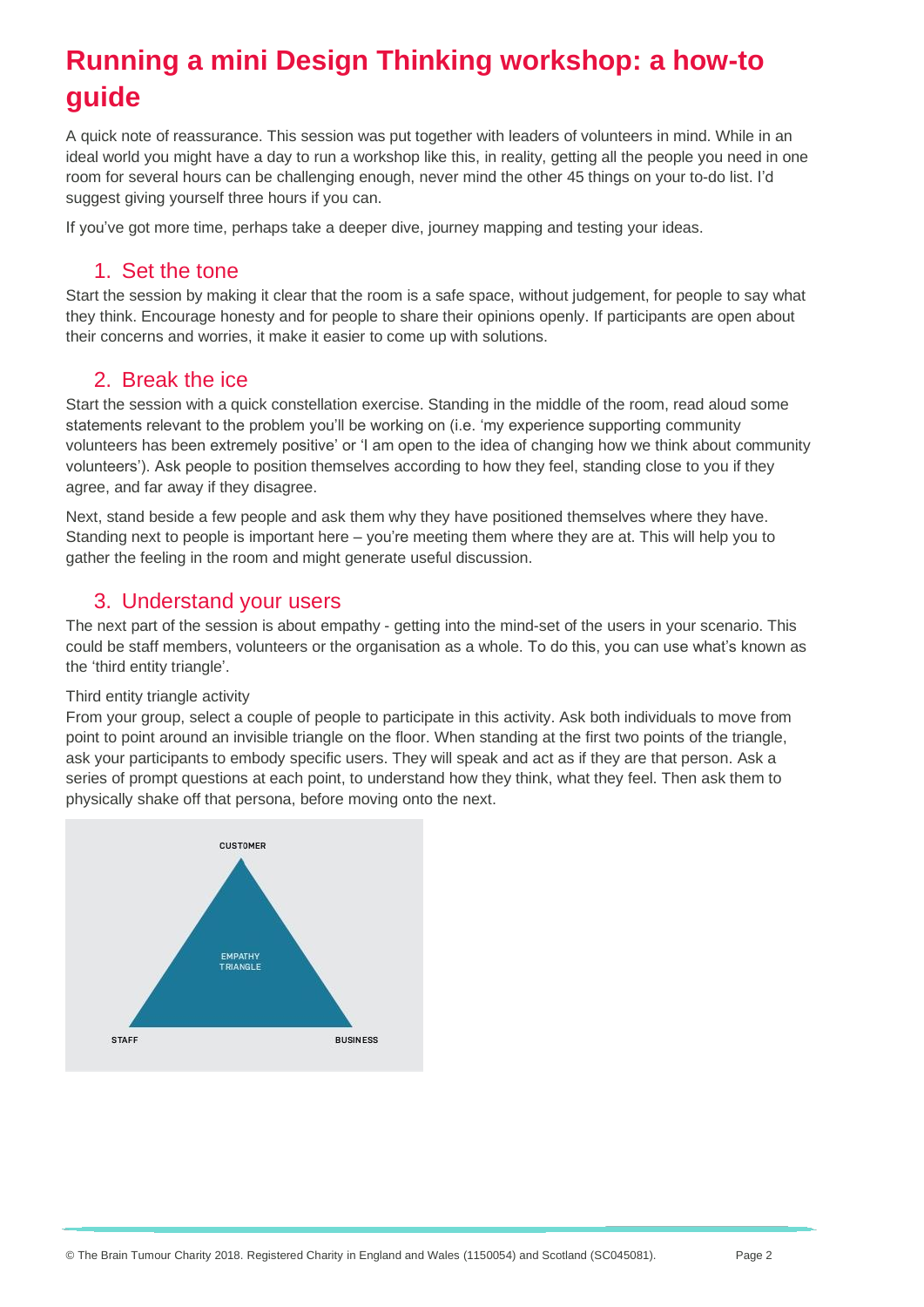In the third and last position, ask your participants to play the role of an impartial observer. Other people from the group can also contribute their thoughts at this point.

#### Example questions: Position 1 – a staff member/ yourself • How would you describe your experience of supporting volunteers? • How effective do you feel the current model of volunteering is? • Where does volunteering fit in with other aspects of your role? • What do you feel could be better about community volunteering? Position 2 – a volunteer • How does volunteering make you feel? • What do you want to get out of being a volunteer? • What is your life outside of volunteering? • What would you say to others thinking of becoming a volunteer? Position 3 – the charity/ neutral observer • What would the charity say/ what would the charity want to happen? • What would the charity's supporters want to happen?

• What have you learnt from watching/ embodying position 1 and 2?

As a group, reflect on the activity. Get people to share what they've learnt, and come up with a series of 'point of view' statements. Each statement should focus around a user, their need, and an insight. The users can be fictional. For example;

'*Joan, a volunteer for The Charity in the midlands, wants to do more to support The Charity outside of the two events she currently attends per year. Joan works as an office manager and is only available in the evenings and on weekends.'*

*'Tina, fundraising manager in the north, finds it difficult to manage the increase in workload during the charity's big fundraising campaigns, when she needs to make phone calls and follow up emails to all supporters taking part in this new fundraising activity.'*

### 4. Come up with solutions

At this stage, you have a better understanding the problem you are trying to solve, and of the different audiences involved. Now it's time to generate some ideas.

It's tempting here to just throw lots of post it notes out and ask people to come up with solutions, but adding a bit more structure to the process will enable you to work through new ideas, taking you from blue-sky thinking, to practical next steps. To do this, you can use an activity which is based around Edward De Bono's 'six thinking hats'.

Six thinking hats activity

Most people have a preferred way of approaching a problem. Within your group you may have a natural optimist, someone who tends to go by their gut feeling, and someone who will start by looking for practical solutions. Using the six thinking hats activity forces people to step outside of their natural thought process, which produces a more rounded solution.

Under each coloured 'hat' is a series of questions that you can use to guide the group - take a look at the examples below.